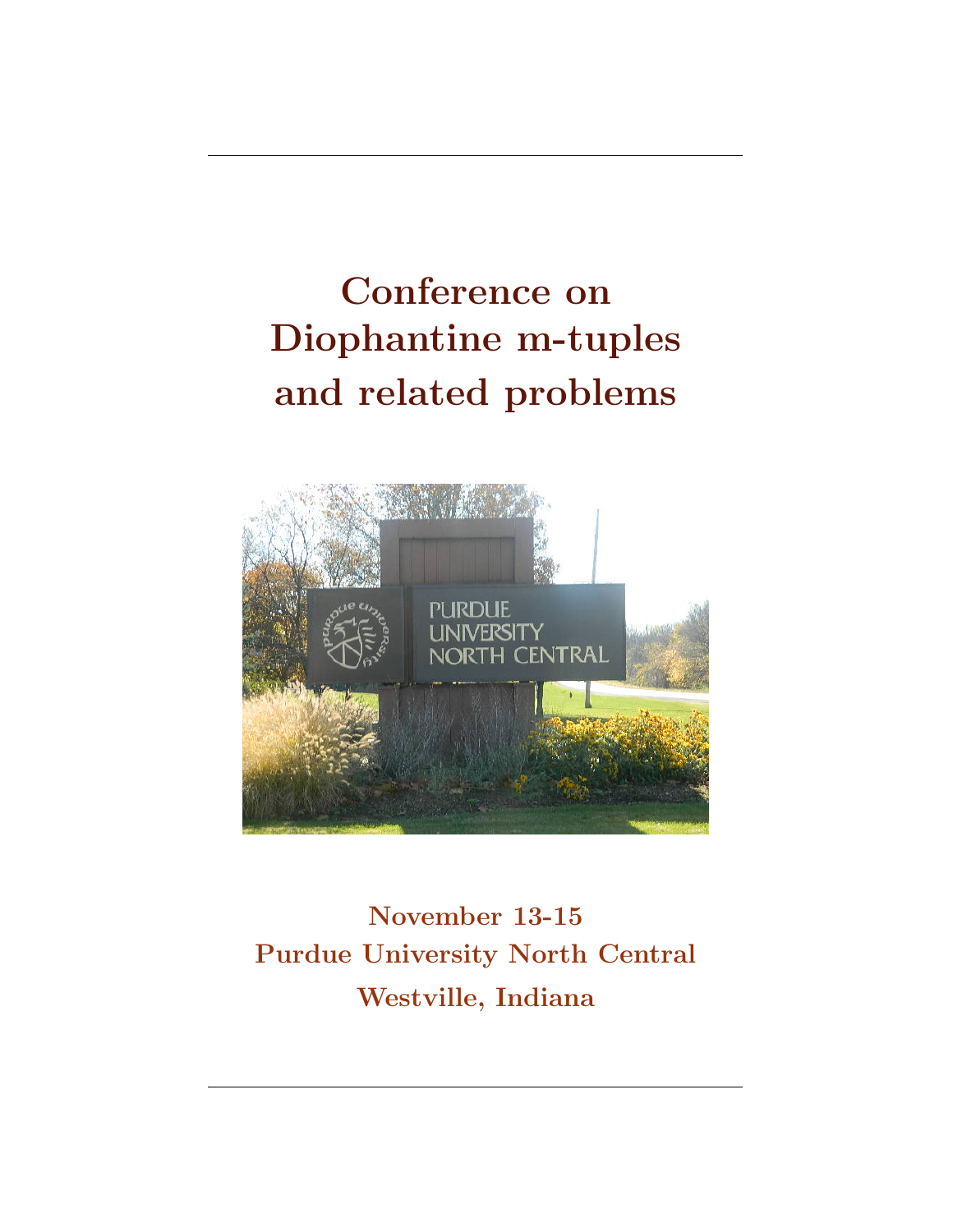—— PLENARY LECTURES ——

· · · · · · − − − − − · · · · · ·

## Alan Filipin

# The extension of D(4)-pair  $\{k-2, k+2\}$

In this talk we prove that  $D(4)$ -triple of the form  $\{k-2, k+2, c\}$  where  $k \geq 3$  and c are integers has a unique extension to a quadruple with a larger element. In this talk we will present some recent ideas that were used in solving those kind of problems that make our proof much shorter. Some of the ideas are using linear form in two logarithms instead of three and improvement of hyper-geometric method. At the end of the talk we will mention some other results too, that we got using the mentioned methods.

· · · · · · − − − − − · · · · · ·

# Yasutsugu Fujita

#### Diophantine quintuples: Bounds on the elements and the number

A folklore conjecture states that there exists no Diophantine quintuple. It has been known that various kinds of Diophantine triples or pairs cannot be extended to Diophantine quintuples, such as {1, 3, 8} by Baker and Davenport or more generally  $\{k-1, k+1\}$  with  $k \geq 2$  an integer. The first goal of this talk is to give some recent results on the Diophantine pairs that cannot be contained in Diophantine quintuples, one of which is the pair  ${a, b}$  with  $a < b \leq 3a$  (joint work with Cipu). The second half of the talk is devoted to considering the bounds on the number of Diophantine quintuples. In 2004, Dujella showed that there exists no Diophantine sextuple and that there exist only finitely many Diophantine quintuples. Shortly afterward, he gave the explicit upper bound  $10^{1930}$  on the number of Diophantine quintuples. The bound has recently been reduced to  $6.8 \cdot 10^{32}$  (joint work with Elsholtz and Filipin) and very recently to  $10^{31}$  by Cipu. We conclude the talk by giving some ideas to get the last two bounds.

· · · · · · − − − − − · · · · · ·

November 13-15, 2014, Purdue University North Central, Westville, Indiana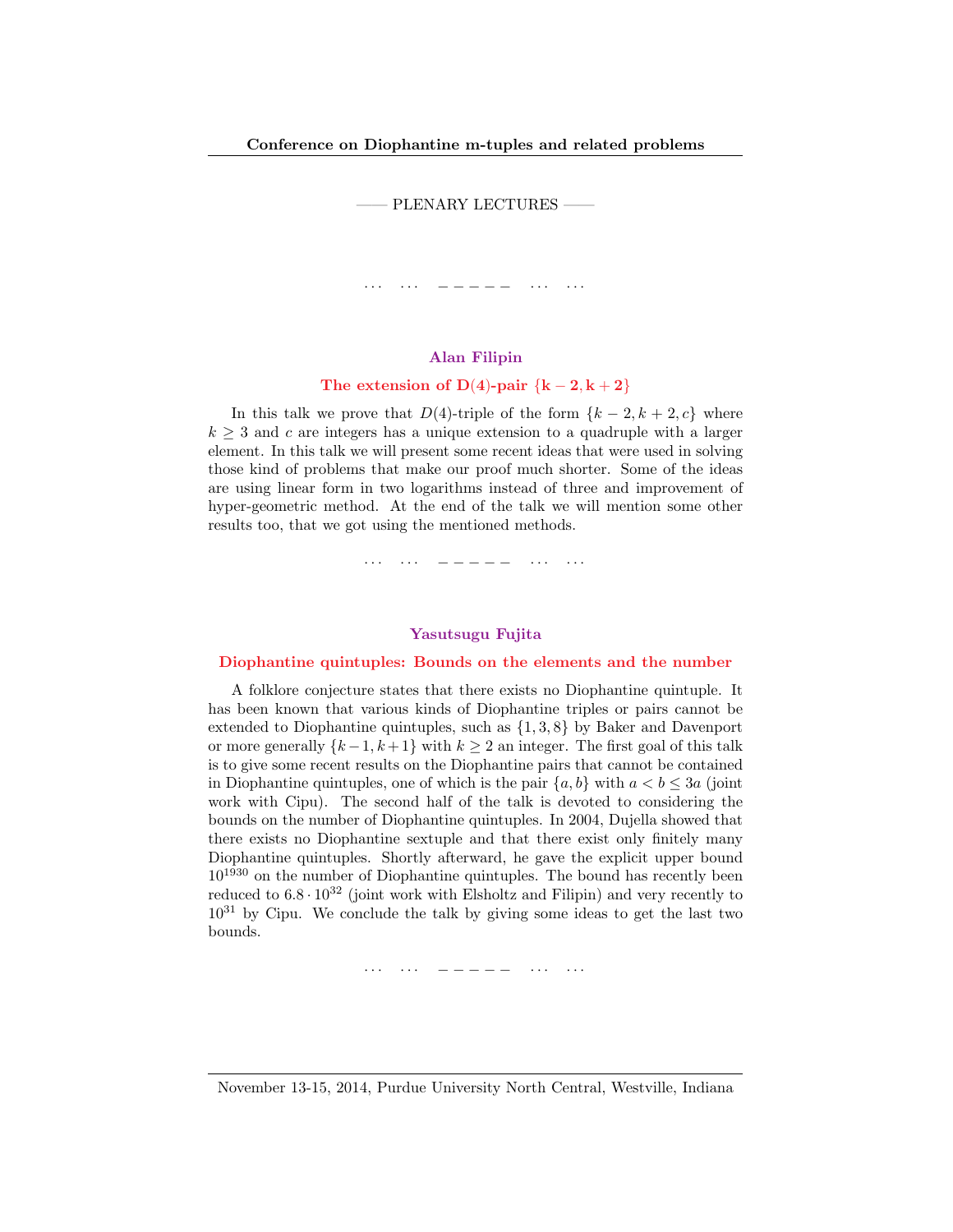#### Florian Luca

#### Diophantine m-tuples with values in linear recurrences

In this talk, we will survey existing results concerning Diophantine m-tuples with values in linear recurrences and present some new results. We shall start by mentioning a result obtained jointly with Fuchs and Szalay in 2008 which states that if  $\{u_n\}_{n\geq 1}$  is a binary re- current sequence satisfying certain conditions, then there are at most finitely many triples of positive integers  $a < b < c$ such that  $ab + 1; ac + 1; bc + 1$  are all members of  $\{u_n\}_{n>1}$ . The sequences of Fibonacci and Lucas numbers satisfy the conditions of the above theorem, and all Diophantine triples of positive integers with values in the Fibonacci sequence or the Lucas sequence were computed in joint work with Szalay in 2008 and 2009. Later Szalay and his co-authors extended the method to find all Diophantine triples with values in a certain parametric family of binary recurrent sequences which includes the Fibonacci sequence as a particular case. We shall also report on some new results concerning Diophantine quadruples with values in the Tribonacci sequence. This last result is joint with Carlos Alexis Gómez Ruíz and will be part of his Ph.D. dissertation.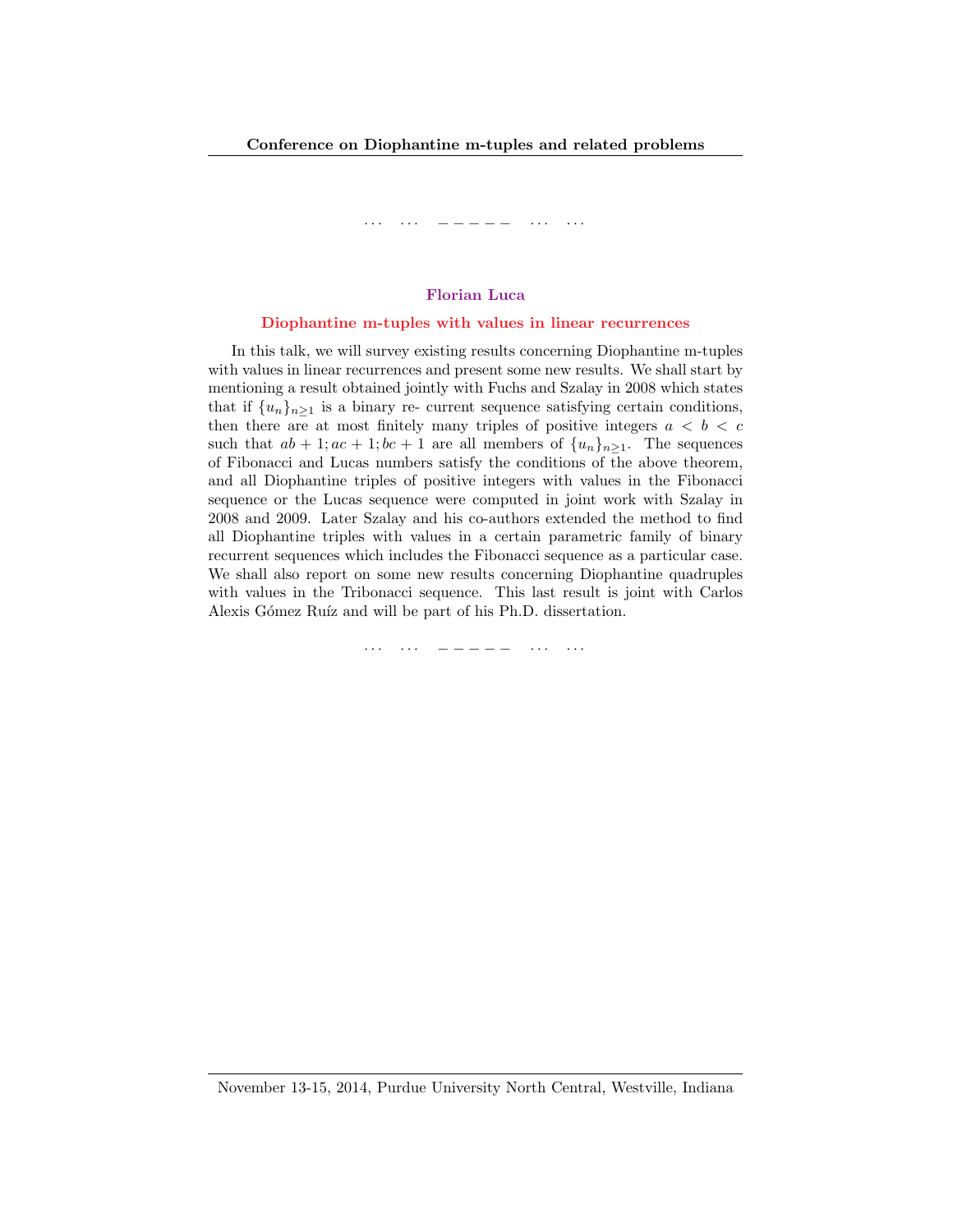—— CONTRIBUTED TALKS ——

Alejandra Alvarado (with Jean Joel Delorme)

On the Diophantine Equation  $x^4 + y^4 + z^4 + t^4 = w^2$ To our knowledge, only three parametric solutions to the equation

$$
x^4 + y^4 + z^4 + t^4 = w^2
$$

are known.

In this talk, we will consider the equation

$$
x^{4} + y^{4} + z^{4} + t^{4} = (x^{2} + y^{2} + z^{2} - t^{2})^{2}.
$$

and we will show that there are infinitely many parametric solutions by finding points on an elliptic curve over  $\mathbb{Q}(m)$ . This is joint work with Jean Joel Delorme.

· · · · · · − − − − − · · · · · ·

# Sadek Bouroubi (with Ali Debbache)

# An explicit formula and some new identities around balancing numbers

A positive integer  $n$  is called by A. Behara and G. K. Panda a balancing number, if there exist a positive integer  $r$ , such that

 $1 + 2 + \cdots + (n - 1) = (n + 1) + (n + 2) + \cdots + (n + r).$ 

G. K. Panda and P. K. Ray defined cobalancing numbers as solutions of the Diophantine equation

$$
1 + 2 + \dots + n = (n + 1) + (n + 2) + \dots + (n + r).
$$

Let  $a > 0$  and  $b \ge 0$  be coprime integers. If for some positive integers n and r, we have

$$
(a+b)+\cdots+(a(n1)+b)=(a(n+1)+b)+\cdots+(a(n+r)+b)
$$

then we say that  $an + b$  is an  $(a, b)$ -balancing number. In this work, we present an explicit formula for balancing, cobalancing,  $(a, b)$ -type cobalancing numbers and some new identities.

Keywords: balancing number, cobalancing number,  $(ab)$ -type cobalancing number.

Classification MSC2010: 05A16.

· · · · · · − − − − − · · · · · ·

November 13-15, 2014, Purdue University North Central, Westville, Indiana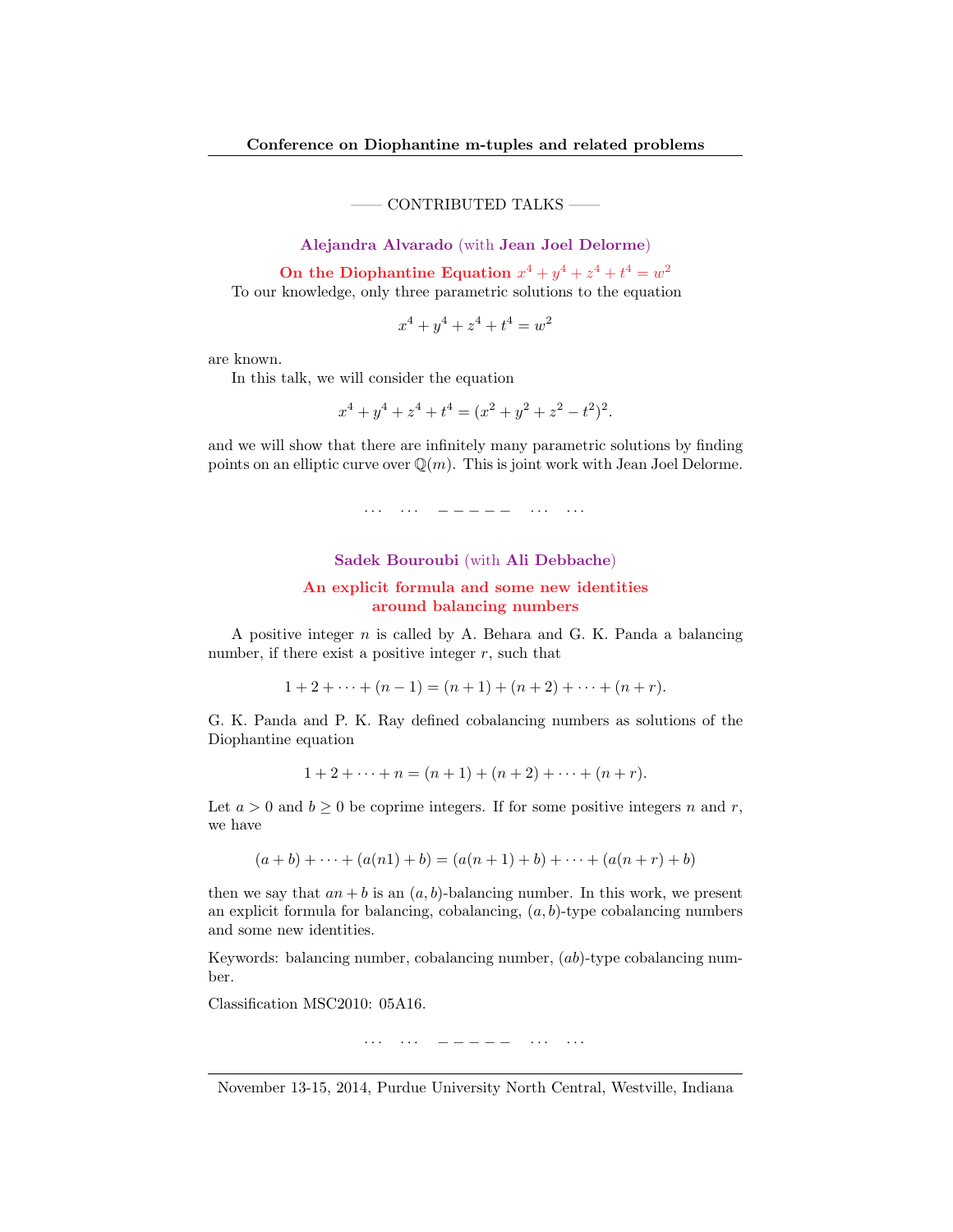## Selin Cenberci

# On the soulutions of the Diophantine equation  $X^2 + B^m = Y^n$

Firstly we considered the Diophantine equation  $X + q^m = p^n$ , where p and q are odd primes satisfying  $q^2 + 1 = 2p^2$  and some other additional conditions, and we gave a conjecture by using the equation  $X^2 + B^2 = Y^4$  as an analogue of Terai's Conjecture.

In this paper I will give some special cases such that  $y = 5 \pmod{8}$  or  $y2 = Y = 1 \pmod{8}$  which holds both our conjecture and Terai's Conjecture.

· · · · · · − − − − − · · · · · ·

# Zrinka Franusić

#### A method of constructing Diophantine quadruples in some number fields

Let R be a commutative ring with unity 1 and  $w \in R$ . We say that a set of four nonzero distinct elements in  $R$  is a *Diophantine quadruple with the property*  $D(w)$  if the product of any two distinct elements increased by w is a perfect square. Such sets can be constructed effectively using polynomial formulas. The aim of this is to verify the conjecture that the existence of a Diophantine quadruple with the property  $D(w)$  depends on the representability of w as a difference of two squares of elements in some number fields.

· · · · · · − − − − − · · · · · ·

## Edray Goins

#### There exist infinitely many rational Diophantine 6-tuples almost

A set  $\{m_1, m_2, \ldots, m_n\}$  of rational numbers is said to be a rational Diophantine *n*-tuple if  $m_i m_j + 1$  is a perfect square for  $i \neq j$ . In the late 1700's, Euler showed that there exist infinitely many rational Diophantine 5-tuples. It is not known whether there exist infinitely many (nontrivial) rational Diophantine 6-tuples, although Gibbs found seven examples in 1999. In this talk, we use properties of the elliptic curve

$$
E_k: y^2 = (1 - x^2) (1 - k^2 x^2)
$$

to explain how to find an infinite family of nontrivial 6-tuples. We are motivated by Dujella's results from 2001 using properties of elliptic curves. In the process, we find families of elliptic curves having large rank for the torsion subgroup  $Z_2 \times Z_4$ .

· · · · · · − − − − − · · · · · ·

November 13-15, 2014, Purdue University North Central, Westville, Indiana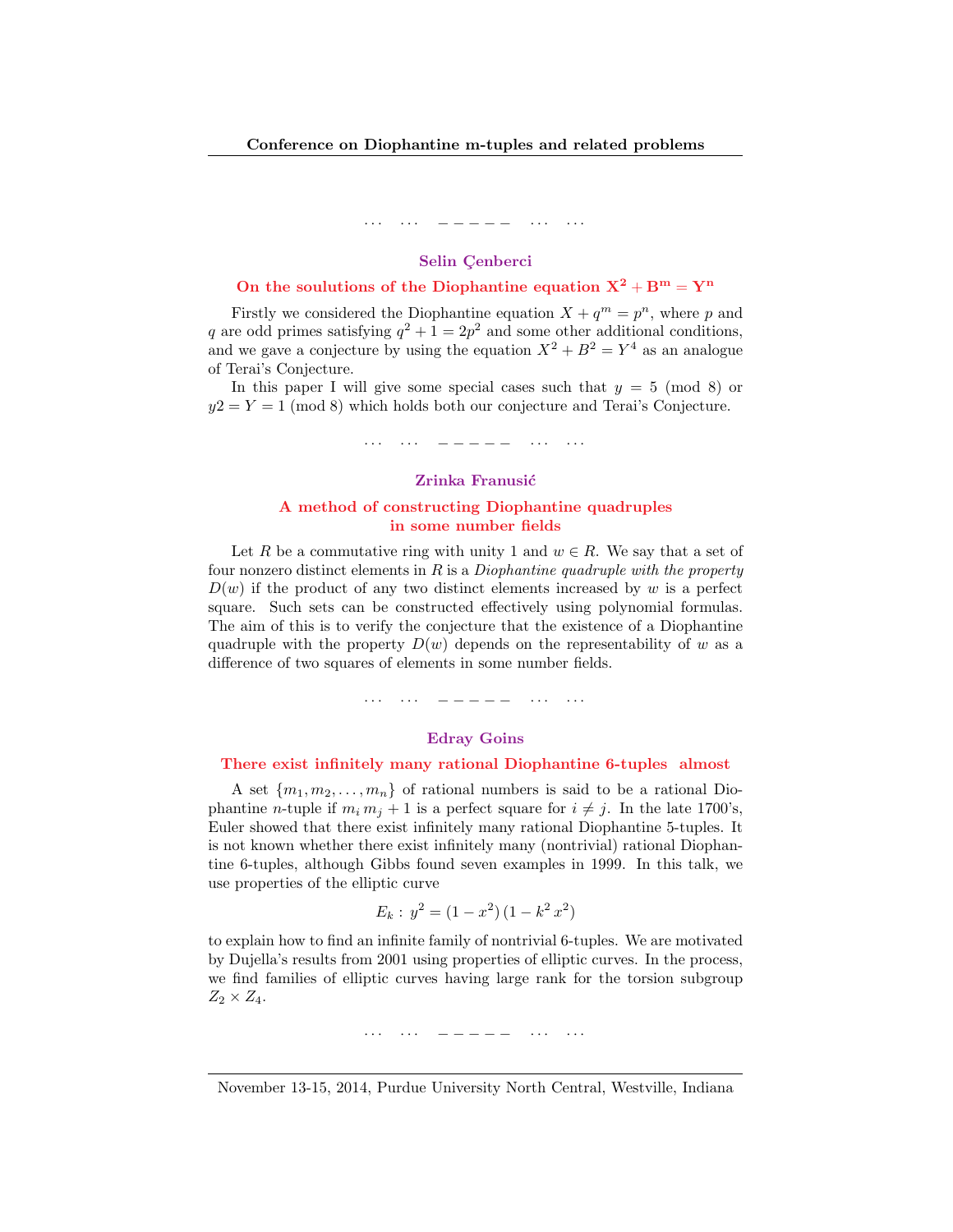### George Grossman (with Yifan Zhang)

#### On Diophantine triples

In this paper consider the Diophantine triples,  $D(n)$ -{a, b, c}; it is shown how the value(s) of  $n = n(x, y)$ , not necessarily unique, can also be found from solutions of Diophantine equation

$$
xy(y - x) + Ax + By = 0,
$$

such that  $A, B$  depend on  $a, b, c$ .

· · · · · · − − − − − · · · · · ·

#### Bo He (with Wenquan Wu)

#### On Diophantine quintuple conjecture

In this talk, we will show that if  $\{a, b, c, d, e\}$  with  $a < b < c < d < e$  is a Diophantine quintuple, then  $d < 10^{74}$ .

· · · · · · − − − − − · · · · · ·

#### Borka Jadrijević

# p-adic version of the index form equations in a parametric family of bicyclic biquadratic fields

In this talk, we deal with the question of existence of primitive integral elements  $\alpha$  having index  $\mu(\alpha)$  divisible by fixed primes in one parametric family of bicyclic biquadratic fields. This problem is reduced to solving p-adic analogue of the index form equations in a given family of biquadratic fields.

For a (partial) answer on above question we need some additional conditions: an upper bound for the index  $\mu(\alpha)$  or an upper bound for the parameter c. We have two different approaches to this problem, depending on given additional conditions.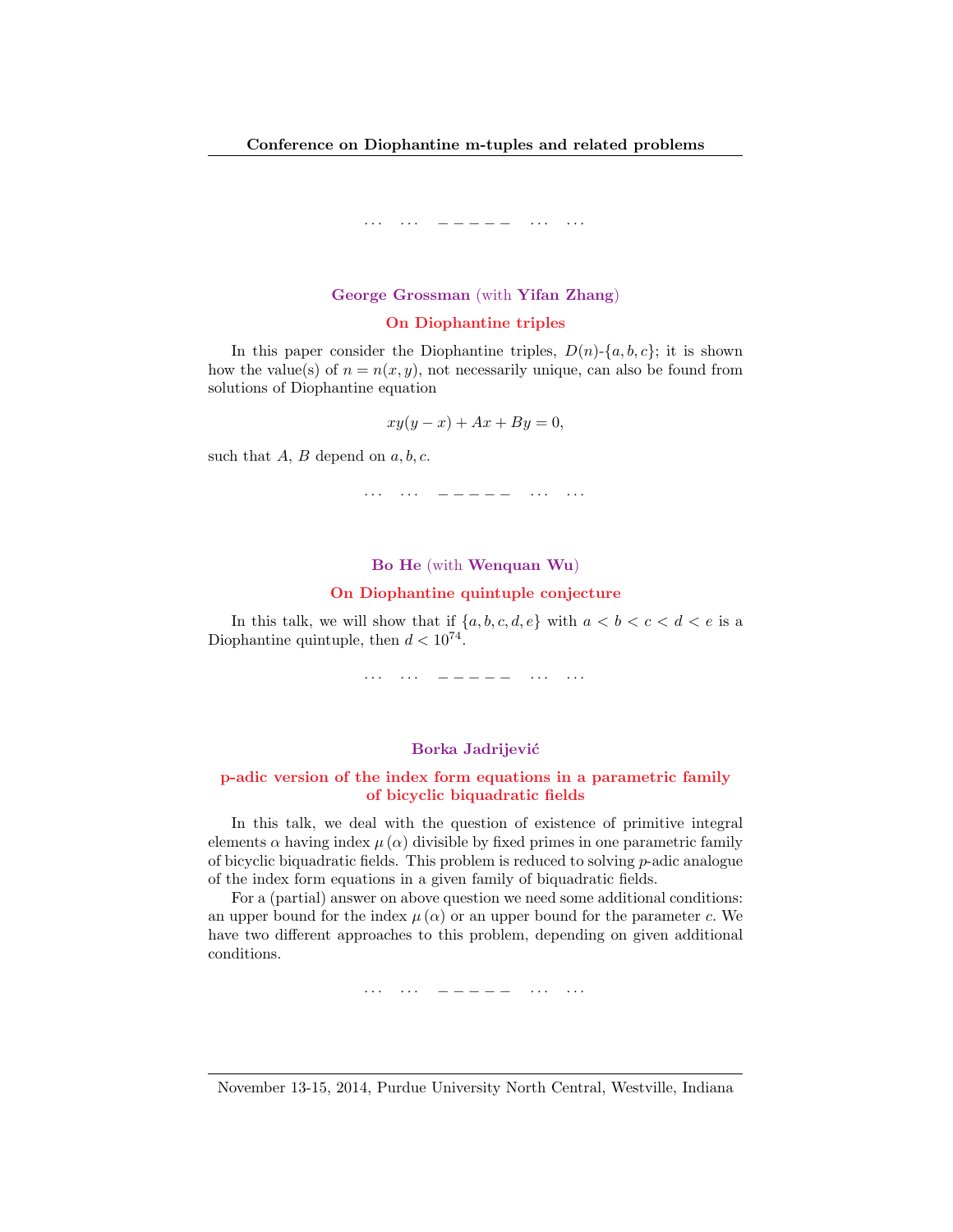# István Pink (with Bo He, Ákos Pintér, Alain Togbé) On the Diophantine inequality  $|X^2 - cXY^2 + Y^4| \le c + 2$

Generalizing some earlier results, we find all the coprime integer solutions of the Diophantine inequality

$$
|X^2 - cXY^2 + Y^4| \le c + 2, \qquad (X, Y) = 1,
$$

except when  $c \equiv 2 \pmod{4}$ , in which case we bound the number of integer solutions. Our work is based on the results on the Diophantine equation

$$
AX^4 - BY^2 = C,
$$

where  $A, B$  are positive integers and  $C \in \pm \{1, 2, 4\}.$ 

· · · · · · − − − − − · · · · · ·

#### John Robertson

#### Dujella's Unicity Conjecture–Heuristics and Other Topics

The Dujella unicity conjecture is that for any  $k > 0$ , the equation

$$
x^2 - (k^2 + 1)y^2 = k^2
$$

has at most one solution with  $0 < y < k-1$  and  $x > 0$ . We show that the Dujella unicity conjecture holds when  $k^2 + 1$  is divisible by exactly two distinct odd primes. We discuss heuristics for the "expected" number of counterexamples to the Dujella unicity conjecture.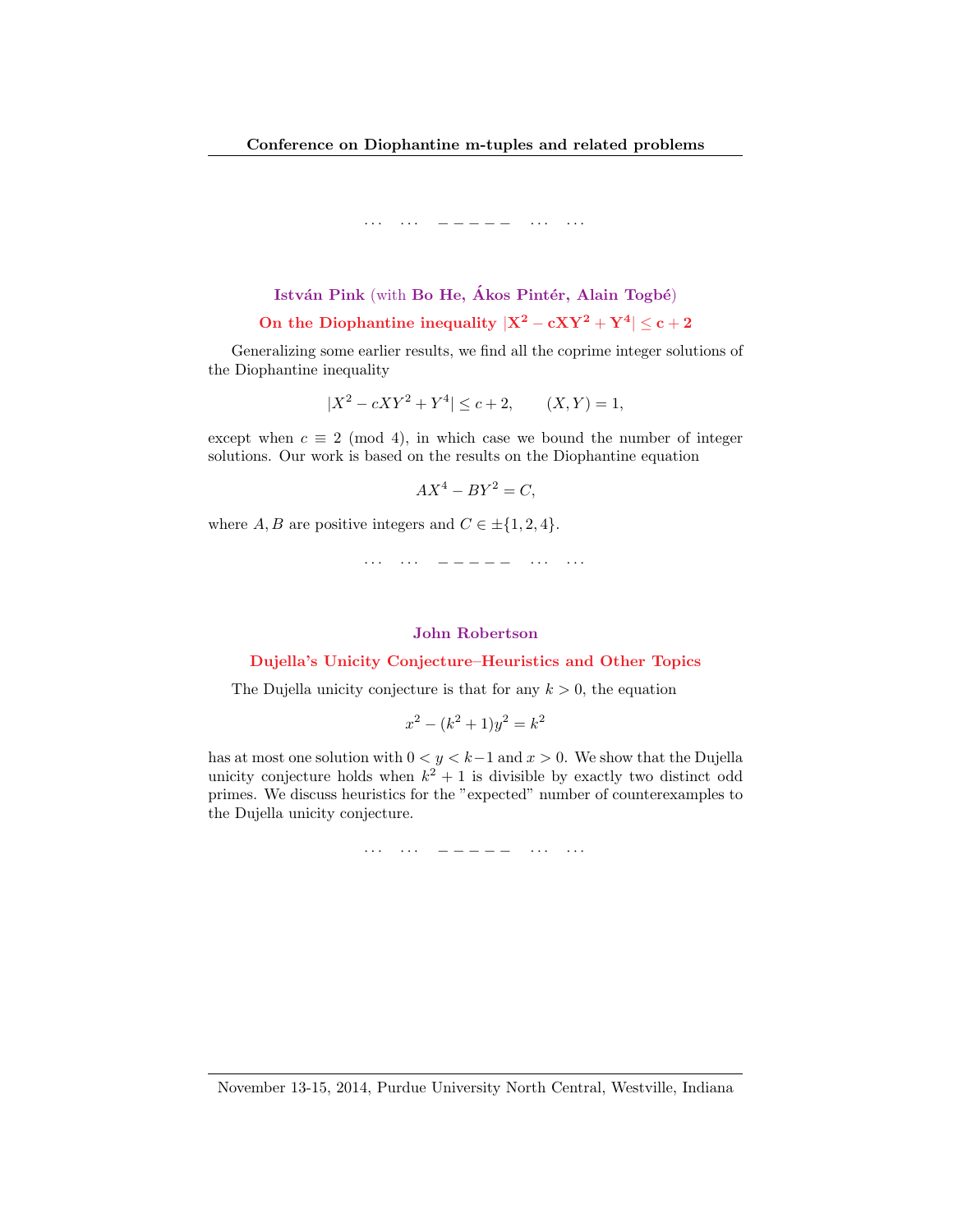# Ivan Soldo

#### D(-1)-triples of the form  $\{1, b, c\}$  and their extensibility

# in the ring  $\mathbb{Z}[\sqrt{-t}], t > 0$

We study  $D(-1)$ -triples of the form  $\{1, b, c\}$  in the ring  $\mathbb{Z}[\sqrt{-t}]$ ,  $t > 0$ , for positive integer  $b$  such that  $b$  is a prime, twice prime and twice prime squared. We prove that in those cases  $c$  has to be an integer. In cases of  $b = 2, 5, 10, 17, 26, 37,$  or 50 we prove that  $D(-1)$ -triples of the form  $\{1, b, c\}$ cannot be extended to a  $D(-1)$ -quadruple in the ring  $\mathbb{Z}[\sqrt{-t}], t > 0$ , except in cases  $t \in \{1, 4, 9, 16, 25, 36, 49\}$ . Even it is known that in case of  $\mathbb{Z}[i]$  there exist infinitely many  $D(-1)$ -quadruples of the form  $\{1, b, c, d\}$ , for t=1 and other exceptional cases of t we show that there exist infinitely many  $D(-1)$ -quadruples of the form  $\{1, b, -c, d\}$ ,  $c, d > 0$  in  $\mathbb{Z}[\sqrt{-t}]$ .

· · · · · · · − − − − − · · · · · · ·

#### László Szalay

# Linear recurrences  $u_n = Au_{n-1} - u_{n-2}$  and Diophantine tuples

This talk is related to Florian Luca's presentation and gives an illustration how to determine all diophantine triples if a class of binary recurrences is given. More precisely, we show that there is no positive integer triple  $\{a, b, c\}$  such that all of

$$
ab+1, ac+1 \quad \text{and} \quad bc+1
$$

are in the sequence  ${u_n}_{n\geq 0}$  satisfies the recurrence  $u_n = Au_{n-1} - u_{n-2}$  with the initial values  $u_0 = 0$ ,  $u_1 = 1$ , and  $A \in \mathbb{N}^+$ .